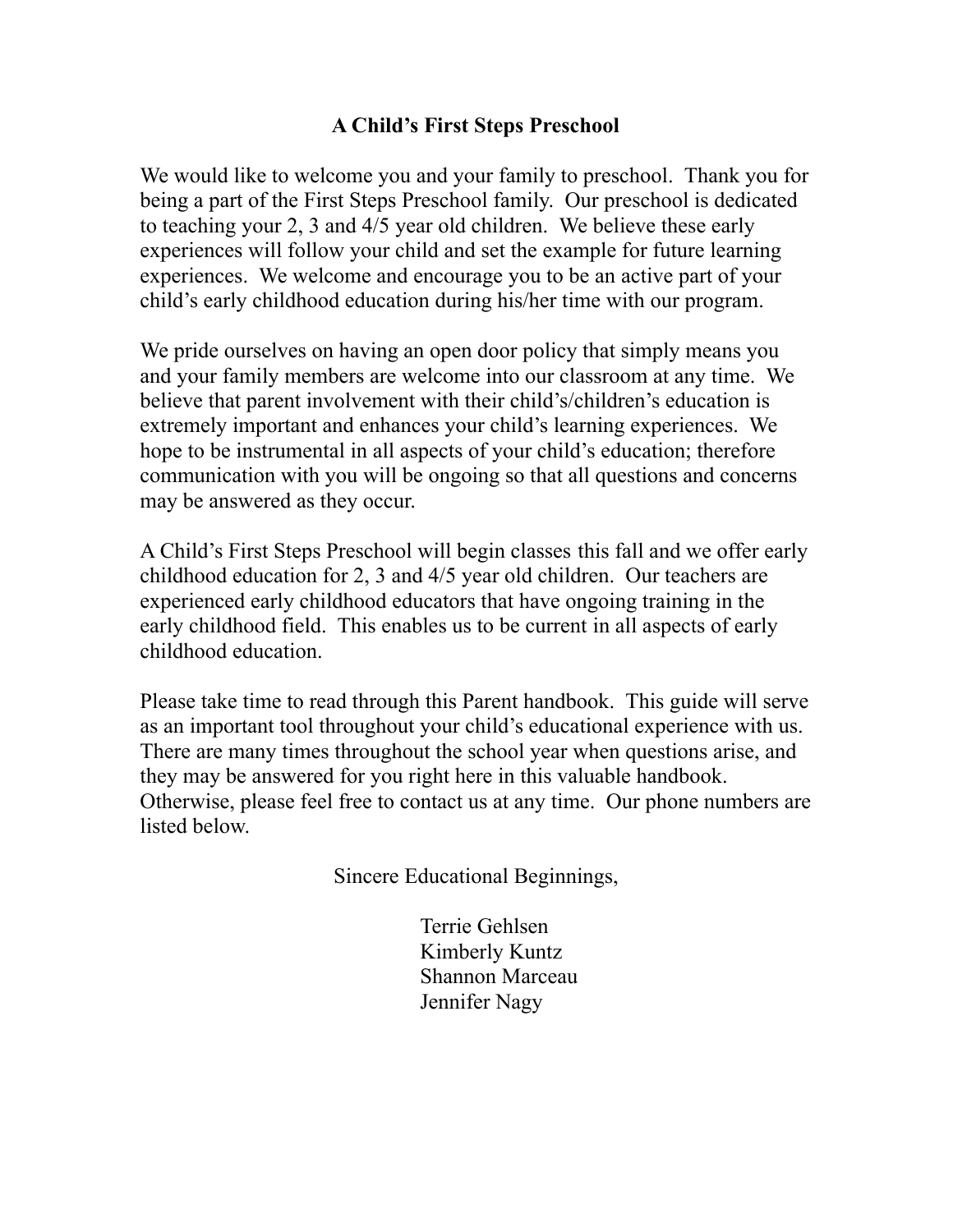#### **-Registration**-

The registration fee is **NON-REFUNDABLE** and due at the time you turn in your registration application form. Tuition is due the first of the month no later than the 10<sup>th</sup> of the month beginning in September, unless you have made prior arrangements with the school's Director. It is for your convenience that we have broken our tuition down into ten (10) monthly payments. You may pay for more than one month at a time, or for the entire year (10 months).

An envelope will be provided to each student to be used expressly for the transport and transfer of tuition payments, newsletter, and snack calendar. This envelope should be used each month so we can pass it back and forth. It is a safe and easy way to deliver the tuition. It is a handy reminder to be filed with other monthly bills. It is a record of payment for you and for the school.

The registration and tuition fees are based on the actual costs of operating our school. Fees for the current school year are as follows.

**REGISTRATION FEE . . . . . . . . . . . . . . . . . . . . . . . . .\$135.00 Non Refundable**

**TUITION - 2's class 2 days Tues. & Thurs. AM only. . \$185.00 per month. TUITION - 3's class 2 days Tues. & Thurs. . . . . . . . . . . \$200.00 per month. TUITION - 4's Class 3 days M/W/F . . . . . . . . . . . . . . . . .\$240.00 per month TUITION - 4/5's Extension 5 days . . . . . . . . . . . . . . . . . . \$310.00 per month.**

**MAKE ALL CHECKS PAYABLE TO: A CHILD'S FIRST STEPS PRESCHOOL**

**-If tuition is paid in cash, receipts will be given to you via the Tuition envelope, per your request.**

#### **-TUITION POLICY-**

**Because our tuition is based on actual operating expenses, we are unable to make refunds or adjustments on monthly tuition because of school holidays, family vacations, etc. Consideration will be given to those students who are absent because of lengthy illness and extenuating circumstances. The Director and the Preschool Board will make all of the decisions in these matters.**

**Tuition is averaged over a 12-month period. Some months will have more classroom days than others. This way you are not being charged for holidays or Dieringer District school closures. The average results are simplified by having the same rate each month for 10 months.**

**\*\*COVID-19 (PLEASE READ AND SIGN 10-MONTH ADDENDUM)**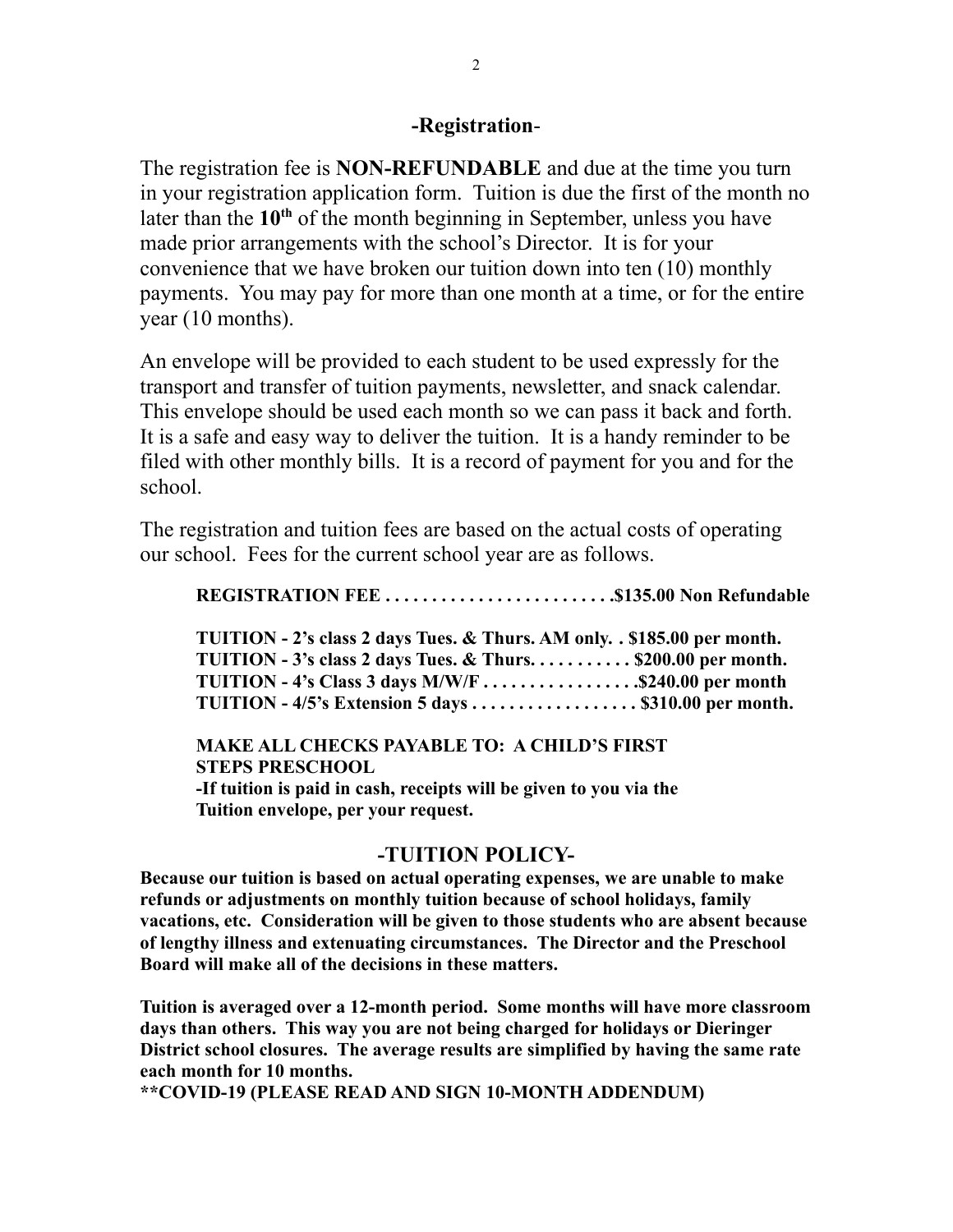#### **-Class Hours-**

| Tues./Thurs. A.M. only (2's class) ----------------------------- 9:00-11:30 A.M. |  |
|----------------------------------------------------------------------------------|--|
|                                                                                  |  |
|                                                                                  |  |
|                                                                                  |  |
|                                                                                  |  |
| M/W/F A.M. or P.M. & Tues./Thurs. P.M. 4/5's Extension Class                     |  |

# **-Arrival at School- COVID CHECK**

We request that you do not bring your child into the classroom until the beginning of class. The staff needs the pre-class time to do their final classroom preparation for the day, and may not be free to supervise your child.

In order to ensure your child's safety and also your peace of mind, we request that each child be brought into the building. This also provides an opportunity to check the parent information board posted outside and inside the classroom for any "special" information notices that might be posted.

### **-Dismissal from School-**

The last few minutes of a school day are generally rather hectic ones. Getting coats, hats, show and tells, class projects, and children together in their proper order and places is not always a simple task. To help us in ensuring that each child leaves safely and happily, we request that you remain patient and know we will get your child to you as soon as we can. If it is necessary for you to pick your child up early, please let us know and come and get him/her when you need to.

# **-Authorization for Pick-up-**

**No child will be released to a person or persons not authorized by a parent to pick up that child.** We must have written advance authorization of change in this respect. In the case of single/divorced parents: If the parent given custody of the child wishes to restrain the other parent from picking up the child from preschool, we **MUST** have a copy of the **COURT ORDER** stating this, or we **can not stop the non-custodial parent from picking up the child.**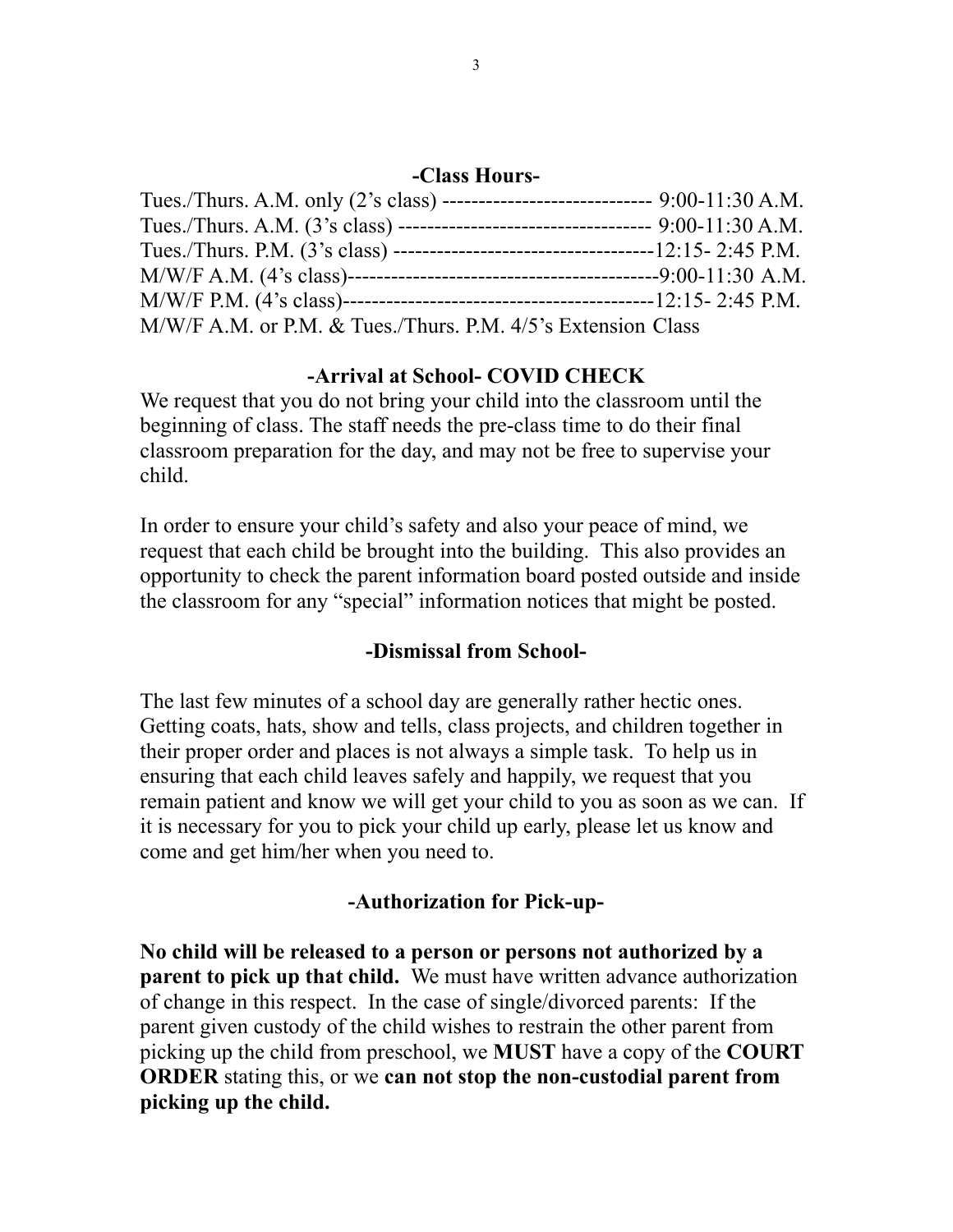## **-Health and Safety- \*\*COVID-19 HEALTH AND SAFETY PLAN**

Your child's health and the health of his/her classmates is a matter of great importance to us. Please use common sense when deciding if your child is well enough to attend school. Keep in mind that sending a sick child exposes the entire class. Please keep your child at home if he/she has a temperature, diarrhea, vomiting, rash, constant cough, or other symptoms of a communicable disease such as a sore throat, reddened eyes, and stomach ache. Most importantly, if a child has been exposed to a contagious disease, they should be kept at home. Strep throat, pinworms, viral/bacterial infection, infected ears, glands, the measles, mumps, and head lice are considered "highly" contagious.

Your child may be sent home if he/she appears to have symptoms of illness during class time. In such cases, we will make every effort to contact you first. We will then proceed to other emergency contacts you have listed.

In the case of accidental injury, we will make an immediate attempt to contact a parent. If we cannot reach you, we will contact the child's emergency contact number before seeking medical attention.

# **-Emergency Preparedness-**

Earthquake, Fire Drills, and Lock Down will be practiced throughout the year. We will acquaint your child with evacuation procedures. Children soon become accustomed to the drills and know exactly what to do.

Included in this parent handbook, we recommended an emergency comfort letter and family pictures for your child/children in the event of a natural disaster. The Department of Emergency Management has stated that in the event of a natural disaster, they may not be able to reach us for 72 hours. We supply a 72-hour emergency kit for each child in a preschool class. We will supply at least 24 emergency kits to cover an entire class and teachers. Parents are required to provide a comfort letter and photo(s) of your family for comforting purposes and we will keep these letters and family photos until the end of the school year. If your child has a severe allergy, we require you to provide an emergency kit along with any needed medical supplies. i.e. EpiPen.

# **Please keep your emergency information at school up to date!!!**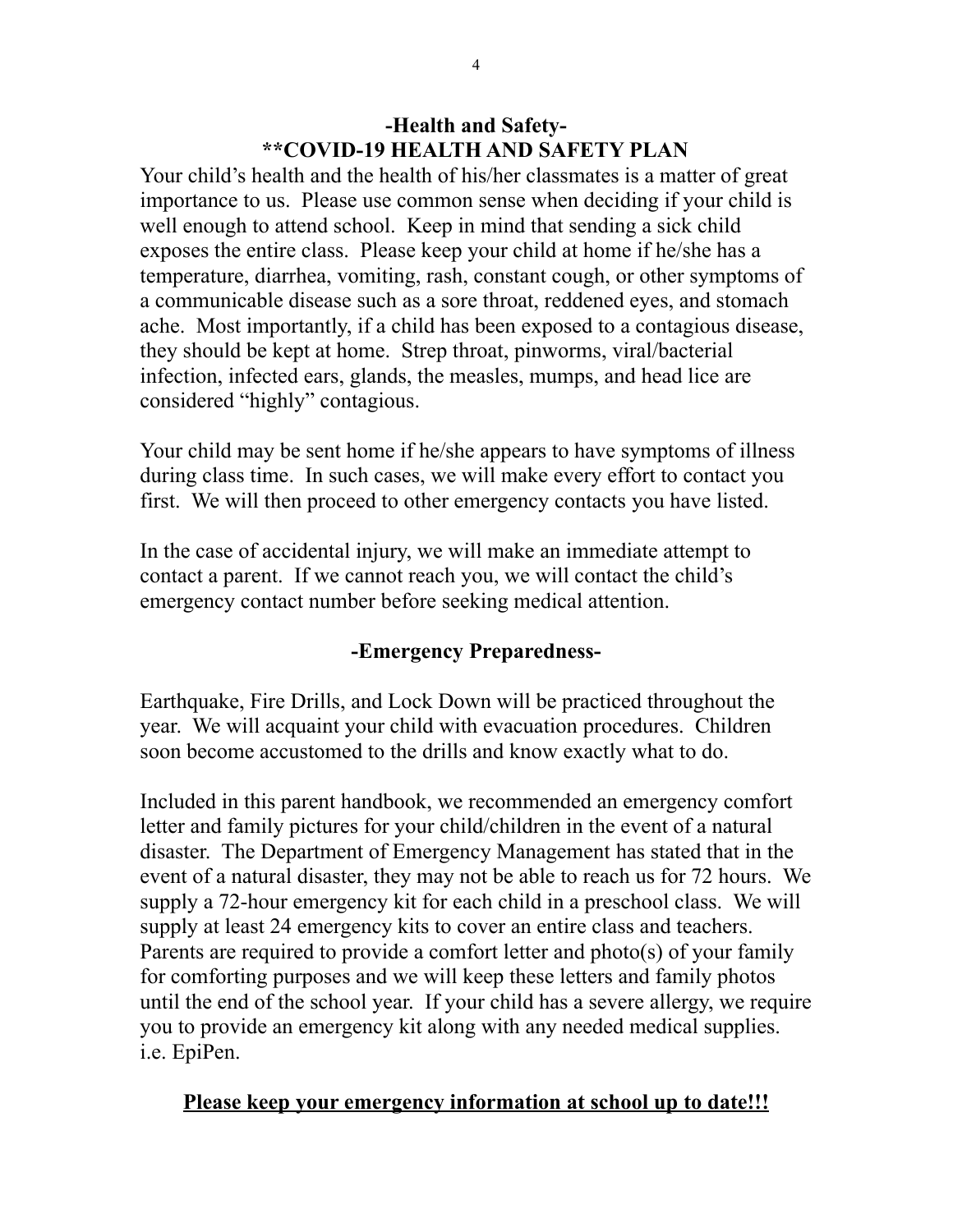### **-Ways we can Help-**

When you enroll your child in our school, we assume the responsibility of giving assistance with special needs in relation to your child's school adjustment, growth, and development. We will look after his/her health, safety, and social/emotional being while he/she is in our care.

We would really appreciate it if you would keep us informed of any changes in your child's home situation during the school year. For example, the birth of a baby, an accident, a death, a separation or divorce, a traumatic experience, just to name a few. If we are kept informed of any such changes, we will be better able to deal with any changes in your child's behavior during class time.

## **-What to Wear-**

Think of your child's comfort, and provide simple clothing that is free of complicated fastenings. Think of messy activities, and provide clothing that is washable. Provide a sweater or jacket on sunny days; **you know how fast the weather can change in our area!!** We may go outside for an activity on any non-rainy day, so dress your child accordingly.

We enjoy seeing the children in their newest fashions, however, we don't enjoy seeing the sad and worried faces when accidents occur, and they **do** occur. We will make every effort to keep your child's clothing in the condition in which it arrived, but do remember "Little hands are fast and small bodies unpredictable."

# **-Potty Training Requirement-**

Due to state requirements all children entering A Child's First Steps Preschool must be potty trained, unless they are in the 2's class. Consequently, children must be able to utilize restroom facilities on their own while attending classes. However, it is understood that accidents can happen, and staff members will deal with such situations according to our policies: call families to come change the child/children. Our 2's must have a Diaper Release Form signed, in order to attend our preschool.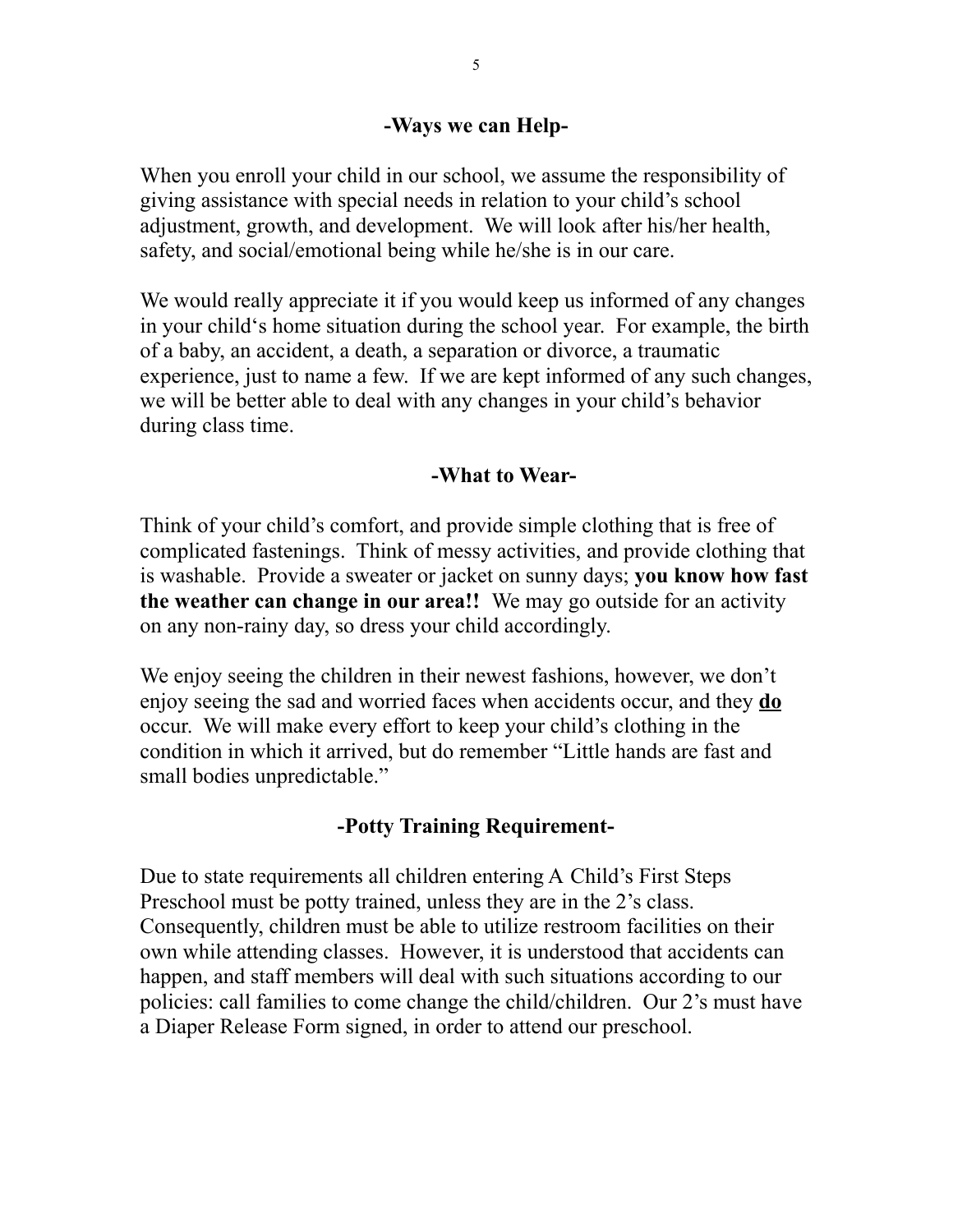#### **-Newsletter-**

To further strengthen the link between home and school, each month you will receive both a snack calendar and an At A Glance Calendar located on the back of the snack calendar. We will try to communicate as clearly as possible through them any information you may need to know in addition to sharing a bit of your child's preschool day with you. It will remind you of upcoming events and inform you of any school needs as well.

# **-Conferences and Observations-**

First and foremost, our classroom is open to parents at all times. There will be a specific time set aside for parent orientation and open house for classroom observations, but you are welcome at any time during the year.

Separating is sometimes difficult for a child and/or parent at the beginning of the school year. To help this situation we encourage you to wait in our classroom for as long as needed until your child has an opportunity to become comfortable in their school environment.

Additionally, Kindergarten readiness conferences will be offered in the spring, but please let us know anytime you have a question or a concern about your child.

# **-Show and Tell- \*\*COVID-19 (PLEASE BRING IN SEALED BAG WITH CHILD'S NAME ON IT.)**

Show and Tell is a very important time in the school day. It may well be your child's first opportunity for "Public Speaking." We encourage, as you might too, your child to bring in **one** item for Show and Tell. Please assist your child in selecting something to share with a thought; perhaps, for the curriculum we are studying that month. The most important thing, however, is for the child to be comfortable with his/her decision (even if the same decision has been made time and time again). We would appreciate a limit of **ONE** item per child per time to share. That's about all time and attention spans will allow.

**\*Note: A Child's First Steps Preschool teachers can and will handle - bugs, snakes, and other creepy crawlies so don't hesitate to share.**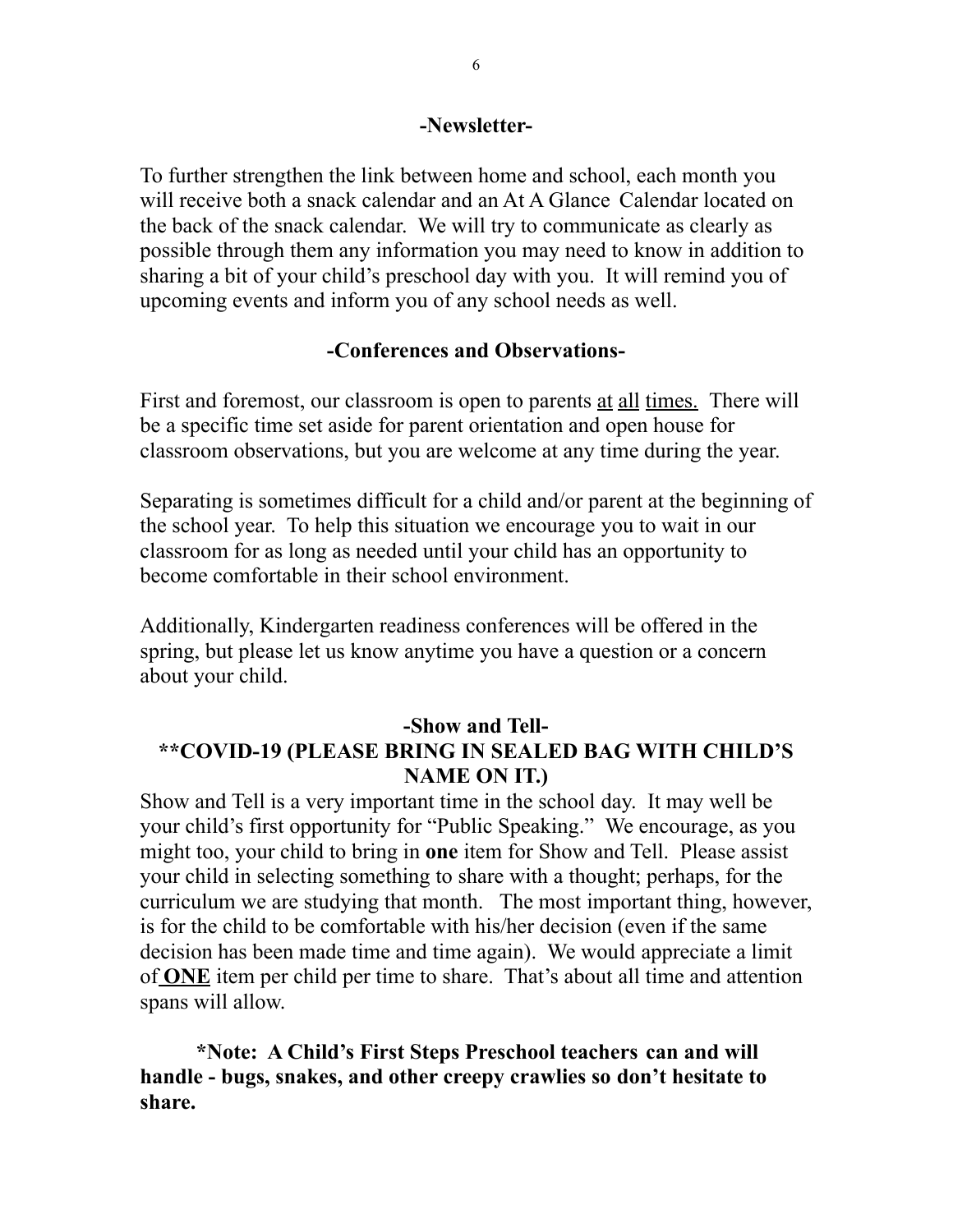#### **Show and Tell Schedule:**

Girls: First class day of each week: (Tues.) 3's, (Mon.) 4's **Boys:** Second class day of each week: (Thurs.) 3's (Wed.) 4's 2's Class Tues./Thurs. both boys and girls **Extension Class:** Tues. (Girls) Thurs. (Boys)

#### **-Field Trips-**

Outside classroom experiences can start at an early age. During the course of the school year A Child's First Steps Preschool will be taking several class field trips. Transportation needs to be provided by parent/guardian volunteers. Notice of field trip plans will be given in the school newsletter. Maps to these Field Trips will be handed out prior to the Field Trip (if needed) and posted on our parent info board.

As a rule, field trips will be taken during the regular class time hours. Every attempt will be made to provide fun and educational learning experiences at "no extra cost". For each preschool child a **Field Trip Consent Form** and a **Release of Liability** is required. Both forms are due the first day of class and are good for the entire school year.

#### **-Holidays/Snow days-**

School will be closed on national holidays and vacations observed by the Dieringer school Districts calendar. Written notice of such closing will be made via the newsletter and snack calendar. A Child's First Steps Preschool follows the Dieringer School District schedule and consequently preschool will close anytime the Dieringer School District closes. Check the website, listen to any radio, or TV station for school closure information. When there is a closure or an interruption of our schedule, we will try to contact each of you by phone and email. If there is a **1 hr**. delay, we will still have a.m. classes. If there is a **2 hr.** delay, we will **not** have a.m. classes. There **will be** p.m. classes if Dieringer School District does not close for the day. If you have any questions, please feel free to contact us.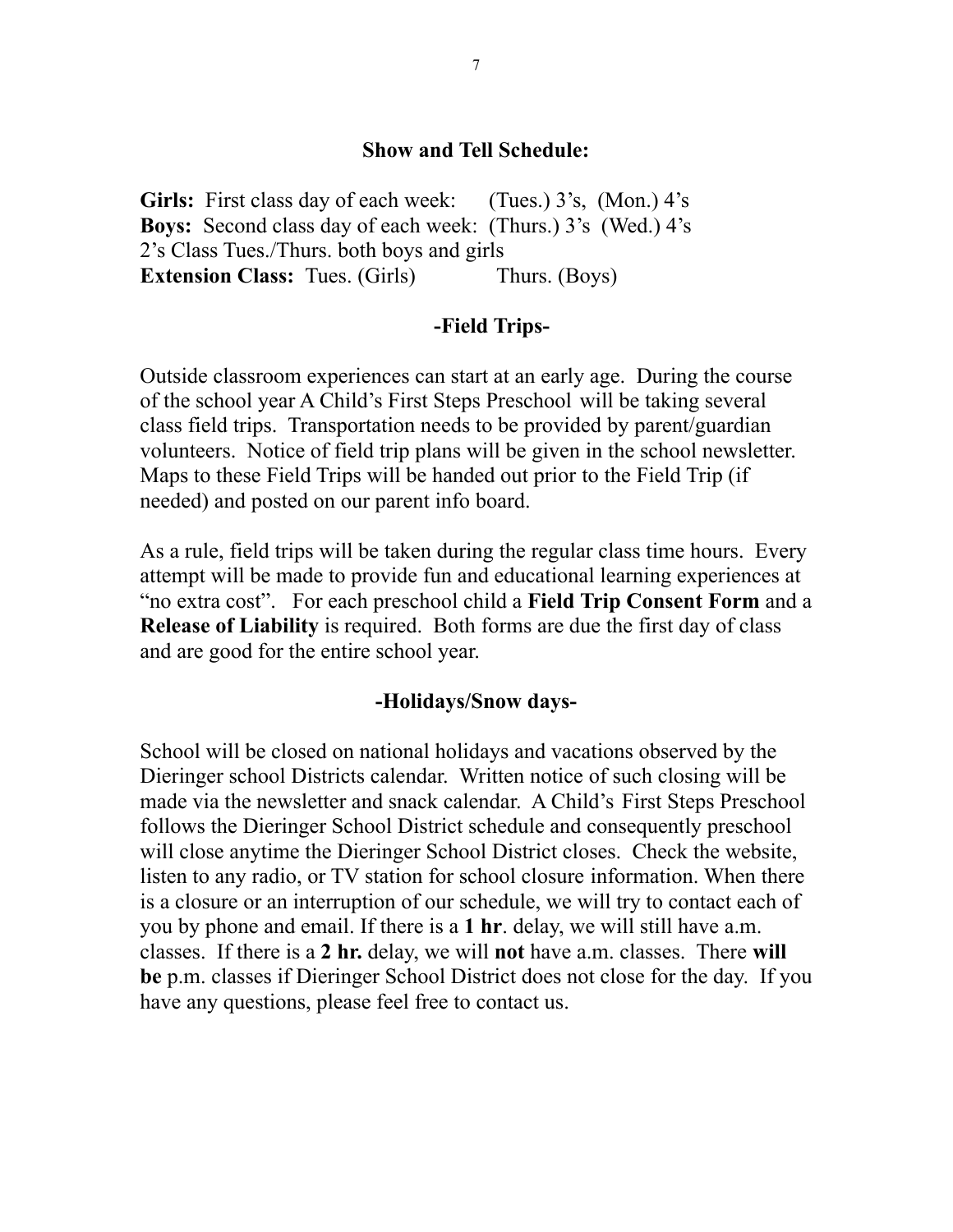#### **-Late Policy-**

**Our preschool has a late policy in place to allow Teachers the proper time before, and after class times to take care of various preschool tasks.**

**Our policy is: There is a FIVE-minute grace period after class is dismissed. If you are later than the five-minute grace period, there is a \$5.00 per minute late charge that will be billed to you at the end of that month.**

### **-Nutrition and Snacks-**

# **\*\*COVID-19 (NO HOMEMADE SNACKS-PREPACKAGED ONLY)**

At A Child's First Steps Preschool the children take turns in bringing snacks to share with the class. At the end of each month a "Snack Calendar" will be sent home with your child indicating who will be providing snacks for the upcoming month.

In addition to encouraging the spiritual, emotional, and mental growth of your child this year, we hope to promote the principles of good nutrition that will aid in good physical development for your child.

Children, not to mention adults, eat far too much sugar. Snacks need not be sweet, expensive, or elaborate to be tasty and fun. A child's turn to bring in snack is very important to the child so suggest several ideas you think they might enjoy and then let them decide and help you with preparation. Use the monthly themes of color and shape to help you with your ideas. Enjoy being creative together!

Additionally, Natural beverages are more economical and nutritionally superior to imitations. Therefore we would really like to encourage their use.

If we are aware your child is allergic to any foods we will try to provide an alternate food for him/her in place of the prohibited food. Keep in mind we can only do this if we know about your child's allergies.

When it is your child's turn for snack, please supply enough snack, juice, and napkins for their entire class. Don't forget the teachers!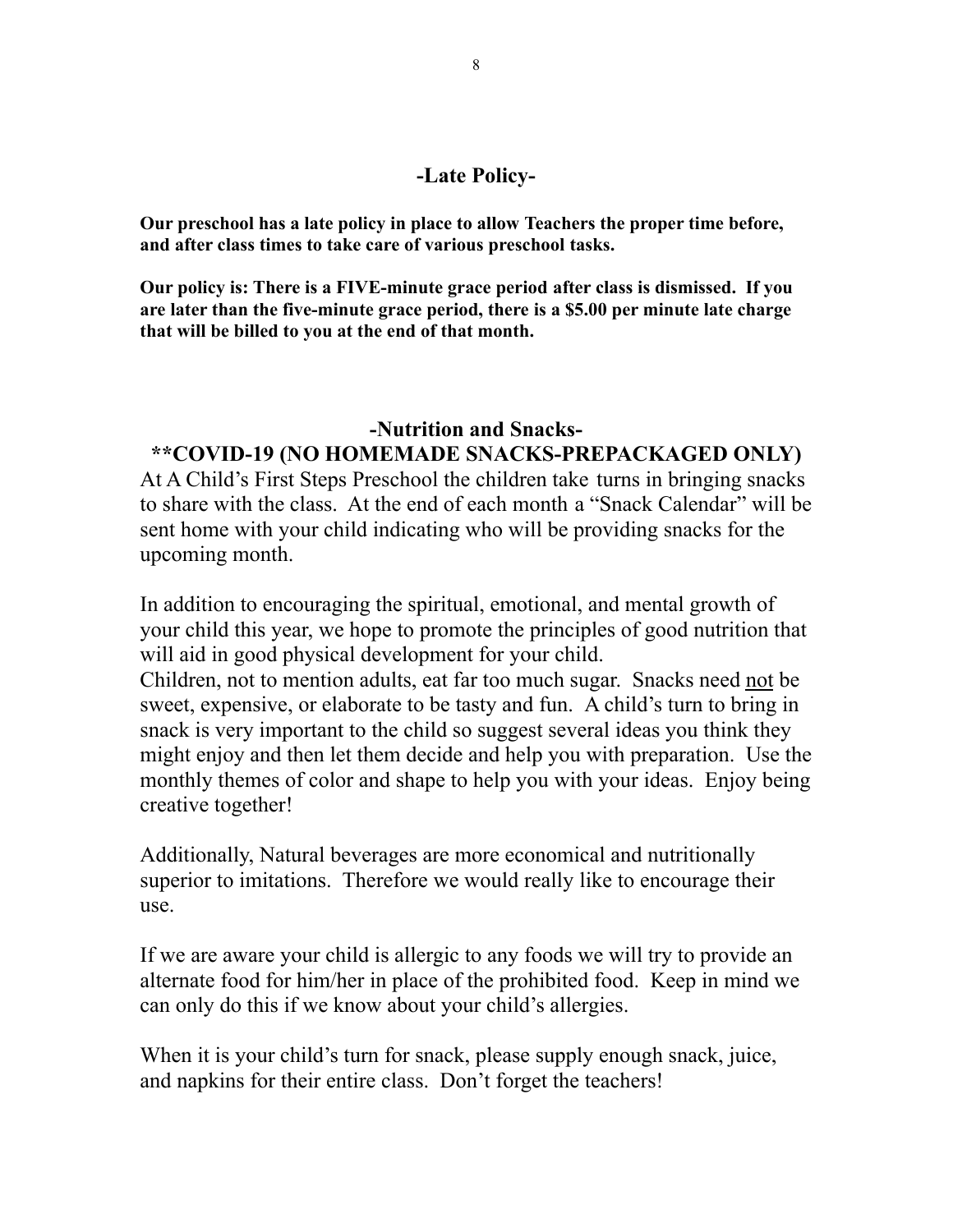#### **WE TRY TO BE A NUT FREE CLASSROOM:**

#### **The following are just a few snack ideas:**

Crackers Muffins Kiwi fruit Cheese Carrots Biscuits Apple slices Pickles Pickles Orange sections Grapes **Solution** Yogurt Bananas Olives Banana chips Celery Dry cereals Melon Finger Jell-O Pretzels Granola Deviled eggs Rice cakes **Dried fruit** Communication Communication Communication Oriental noodles Fresh pineapple Potato chips Corn chip Cream cheese Cherries Strawberries Breads Pizza Plums

Popcorn Trail mixes Finger sandwiches

#### -**Birthday Snack-**

Birthday snack is very important to your child and to our preschool. Please allow your child to bring their favorite snack food (Yes cupcakes are just fine). Your child will be able to design his/her very own Birthday crown, and this is always a very exciting time for your child. We sing "Happy Birthday" during snack time and as usual, parents are welcome at any time for this very special celebration.

#### **-Discipline-**

The discipline policy of our preschool is designed to aid the child in developing inner control. Discipline is viewed as a process of the child's learning appropriate behaviors. Positive reinforcement for "good behavior" in a warm supportive environment promotes the child's self-confidence and leads to increased desirable behavior. The child is also challenged with learning and doing new things, thus preventing discipline problems, which may occur from boredom.

When corrective discipline is necessary, a teacher will direct discipline in a POSITIVE consistent manner, appropriate to the situation. When the child's behavior is unacceptable, the teacher will remove the child from the group; talk with him/her; discuss the concerns; discuss alternate ways to handle the concerns. If the disruptive behavior continues, the staff will then determine if a conference with the parent(s) is necessary. Brief : "Time Outs" will be used if necessary to aid the child in quieting his/her body and mind and allowing an opportunity to begin "anew" with more acceptable behavior.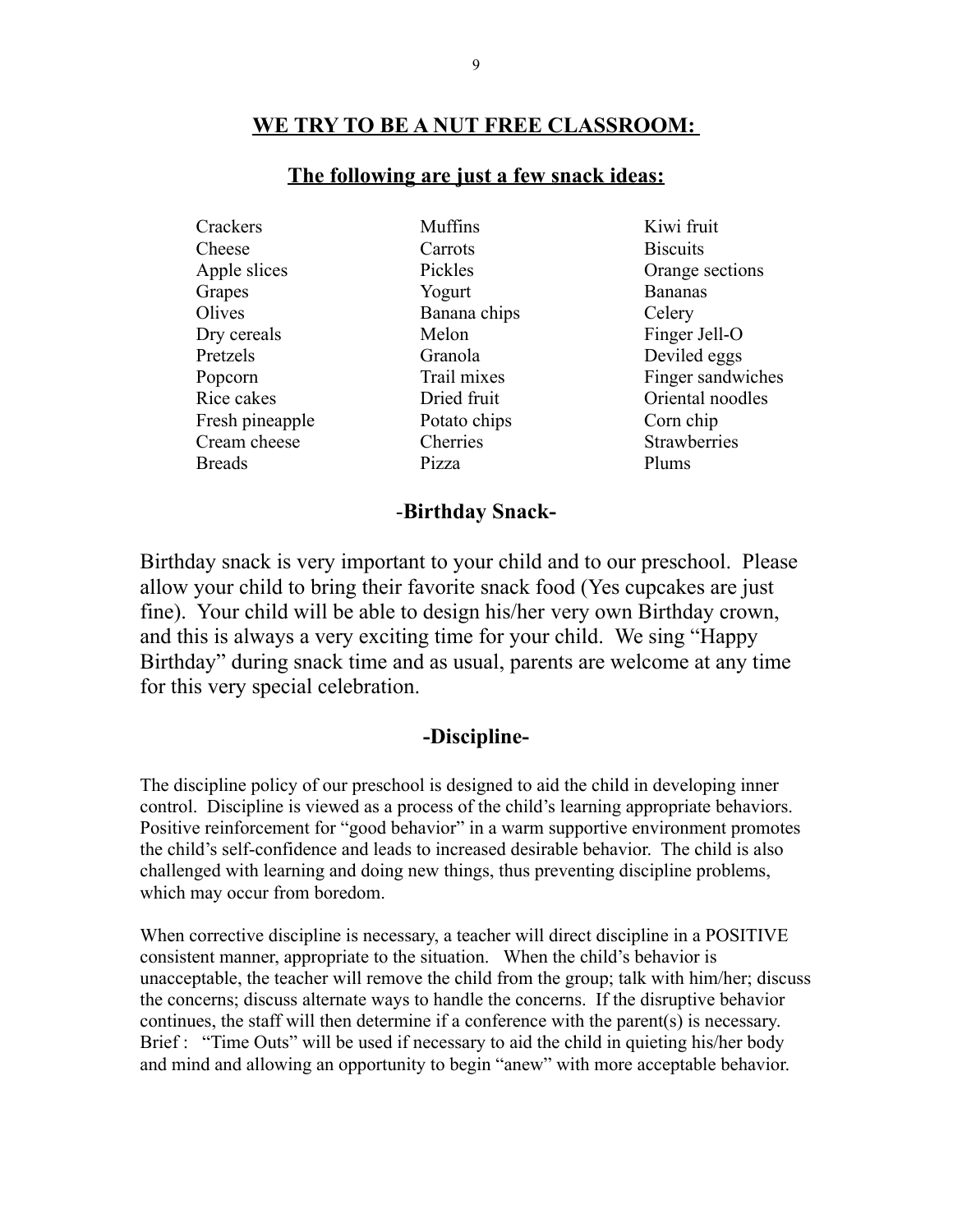### **-Diversity-**

Preschool children are active, eager learners who want to know all about the world around them. This age is the perfect time to introduce them to different cultures.

A Child's First Steps preschool will be looking for your ideas, in hopes your family can share their heritage. We would like to include your family experiences, cultural foods, music, language, clothing etc. Our young Preschool children need to learn about and understand the world around them first. We would like to teach them about our families with whom they are classmates within these early years. Your help is needed.

A special "blessing" is sung at the beginning of each snack time. Our day at A Child's First Steps Preschool begins with and ends with prayers. If you have a prayer we can teach the children we certainly welcome it.

## -**Curriculum-**

A Child's First Steps Preschool offers an exciting, challenging, and age appropriate curriculum. In our program the children will have experiences in cultural awareness, music, language, mathematics, science, cooking, arts and crafts, gross and fine motor activities, field trips, and MORE! They will learn to play and work together as a group, to share experiences with a group, and to pick up toys and materials they have used, unassisted. We feel that all of this will provide a well-rounded curriculum that will further your child's development.

Specific areas of emphasis change from month to month and year to year. We will keep you informed of those areas we are specifically studying at any given time via our Newsletter and Calendar.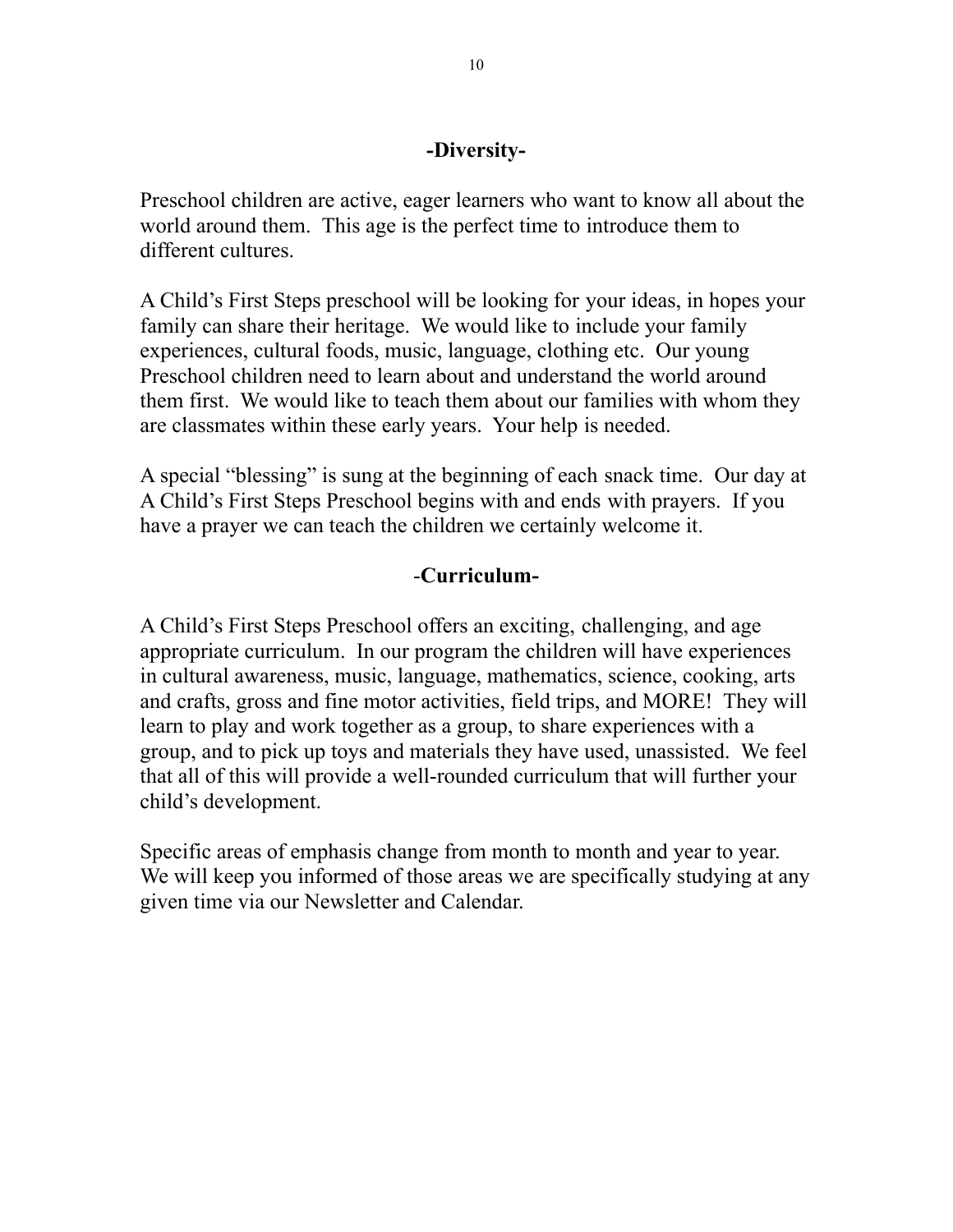| -Daily Schedule-                     | - Daily Schedule -            |                              |  |
|--------------------------------------|-------------------------------|------------------------------|--|
| 2's Class                            | $3's \& 4's Class$            |                              |  |
| <b>A.M.</b>                          | A.M.                          | P.M.                         |  |
| $9:00 - 9:25$ a.m.                   | $9:00 - 9:25$ a.m.            | $12:15 - 12:40$ p.m.         |  |
| Welcome, choose a cubby              | Welcome, choose a cubby       | Welcome, choose a cubby      |  |
| Welcome Parent/Teacher time          | Welcome Parent/Teacher        | Welcome Parent/Teacher       |  |
| Free Play                            | Free Play                     | Free Play                    |  |
| 9:25-9:30 Songs/Movement             | 9:25-9:30 Hello Song/Movement | $12:40-12:45$ Hello/Movement |  |
| 9:30–9:50 Calendar Wall              | $9:30-10:00$ Calendar Wall    | $12:45-1:15$ Calendar Wall   |  |
| $9:50-9:55$ Library Time             | 10:00–10:40 Learning Activity | 1:15-1:55 Learning Activity  |  |
| 9:55-10:40 Learning Activity         | 10:40-10:45 Clean up          | 1:55-2:00 Clean up           |  |
| 10:40–10:45 Clean up                 | $10:45-11:10$ Sharing         | $2:00-2:25$ Sharing          |  |
| 10:45-10:55 Colors, Shapes, Counting | $11:10-11:20$ Snack           | 2:25-2:35 Snack              |  |
| 10:55-11:10 Sharing                  | 11:20-11:30 Last Circle       | $2:35-2:45$ Last Circle      |  |
| $11:10-11:20$ Snack                  | Good-bye Song Dismissal       | Good-bye song Dismissal      |  |
| $11:20-11:30$ Last Circle            |                               |                              |  |
| Good-bye Song, Dismissal             |                               |                              |  |

"A Child's First Steps Preschool admits students of any race, color, national and ethnic origin to all the rights, privileges, programs, and activities generally accorded or made available to students at the school. It does not discriminate on the basis of race color, national and ethnic origin in administration of its educational policies, admissions policies, scholarships, and athletic and other school-administered programs."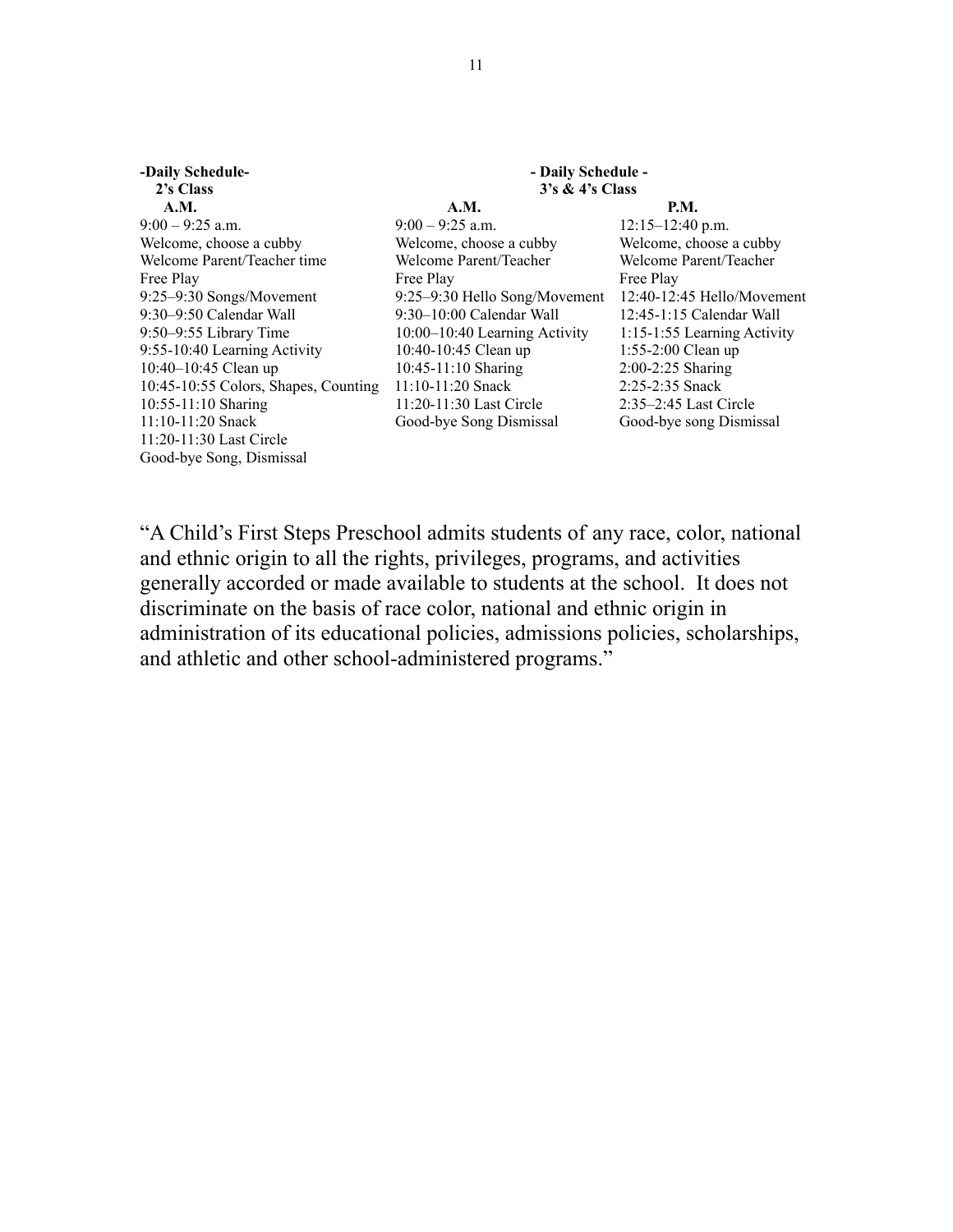

**During the course of the school year, A Child's First Steps Preschool will be taking several class field trips. Transportation needs to be provided by your family or parent volunteers. Students will be supervised at all times. However, the school assumes no liability beyond that of reasonable caution and care in conducting the transportation of preschool students to and from field trips. Below is a form granting permission for your child to be transported to and from these special learning experiences with release of liability to both the parent volunteers, and A Child's First Steps Preschool, and families.**

**I** hereby grant permission for

**(Child's Name)**

**Class\_\_\_\_\_\_\_\_\_\_\_**

**To be transported to and from field trips by our family or parent volunteers for the school year 2021 - 2022. I release all liability of parent volunteers, and A Child's First Steps Preschool Staff and personal families. Accepting the conditions stated above.**

**\_\_\_\_\_\_\_\_\_\_\_\_\_\_\_\_\_\_\_\_\_\_\_\_\_\_\_\_\_\_\_\_\_\_\_\_\_\_\_\_\_\_\_\_\_\_\_\_\_\_\_\_\_\_\_\_\_\_\_\_\_\_\_\_\_\_\_\_\_\_\_\_**

**Signature of Parent or Legal Guardian Date**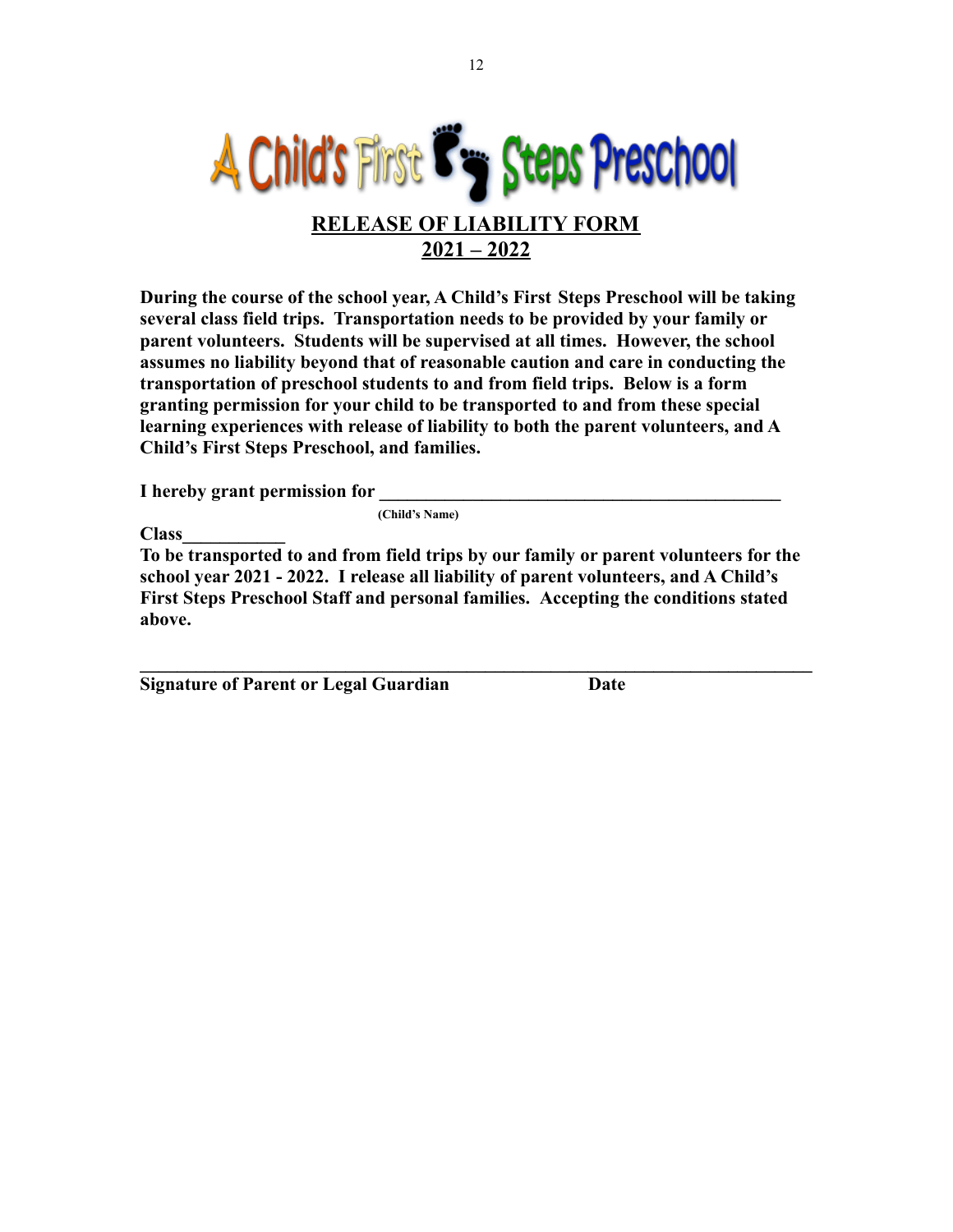

**Because our tuition is based on actual operating expenses, we are unable to make refunds or adjustments on monthly tuition because of school holidays, family vacations, etc. Consideration will be given to those students who are absent because of lengthy illness. The Director and the Preschool Board will make all of the decisions in these matters. Tuition is averaged over a 10-month period. Some months will have more classroom days than others. This way you are not being charged for holidays or Dieringer District school closures. The average results are simplified by having the same rate each month.**

**I have read and understand these terms regarding the 10 monthly payments due A Child's First Steps Preschool between the 1st and 10th of each month September through June unless prior arrangements have been made with the Director.**

| <b>Signature of Parent or Guardian</b> | Date         |
|----------------------------------------|--------------|
|                                        |              |
| <b>Child's Name</b>                    | <b>Class</b> |